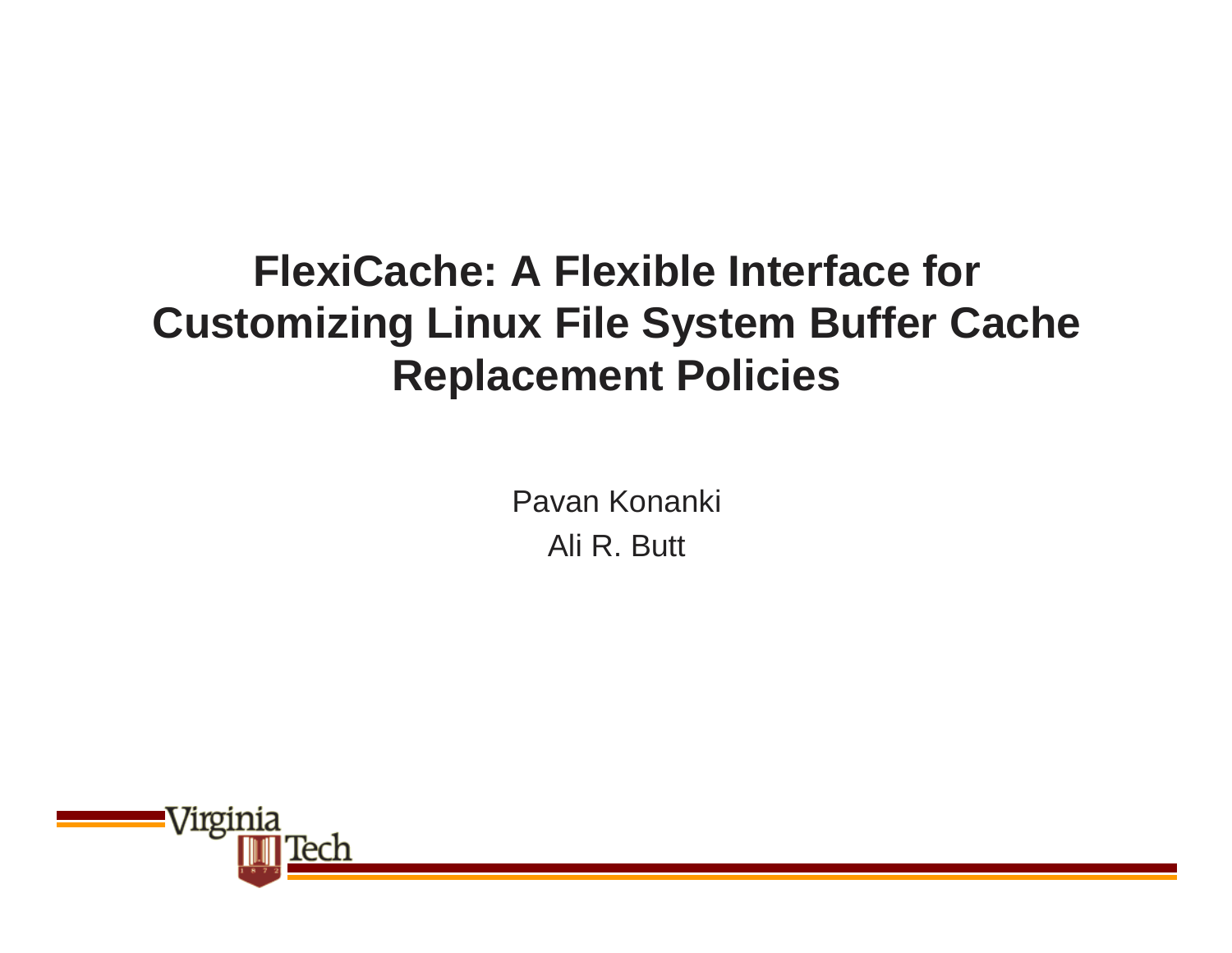## **Motivation**

- Many advanced replacement algorithms are available
	- E.g. ARC [FAST '03], PCC [OSDI '04], CLOCK-PRO [ATC '05]
	- **Performance depends on application access patterns**
	- $\rightarrow$ "Okay for all, best for none" standard approach
- Improving cache performance for all applications is difficult
	- Use application level caching impractical
	- Tailor replacement policy to the workload excruciating
- Designing new replacement algorithms is challenging
	- Should be studied in the kernel's context [SIGMETRICS '05]

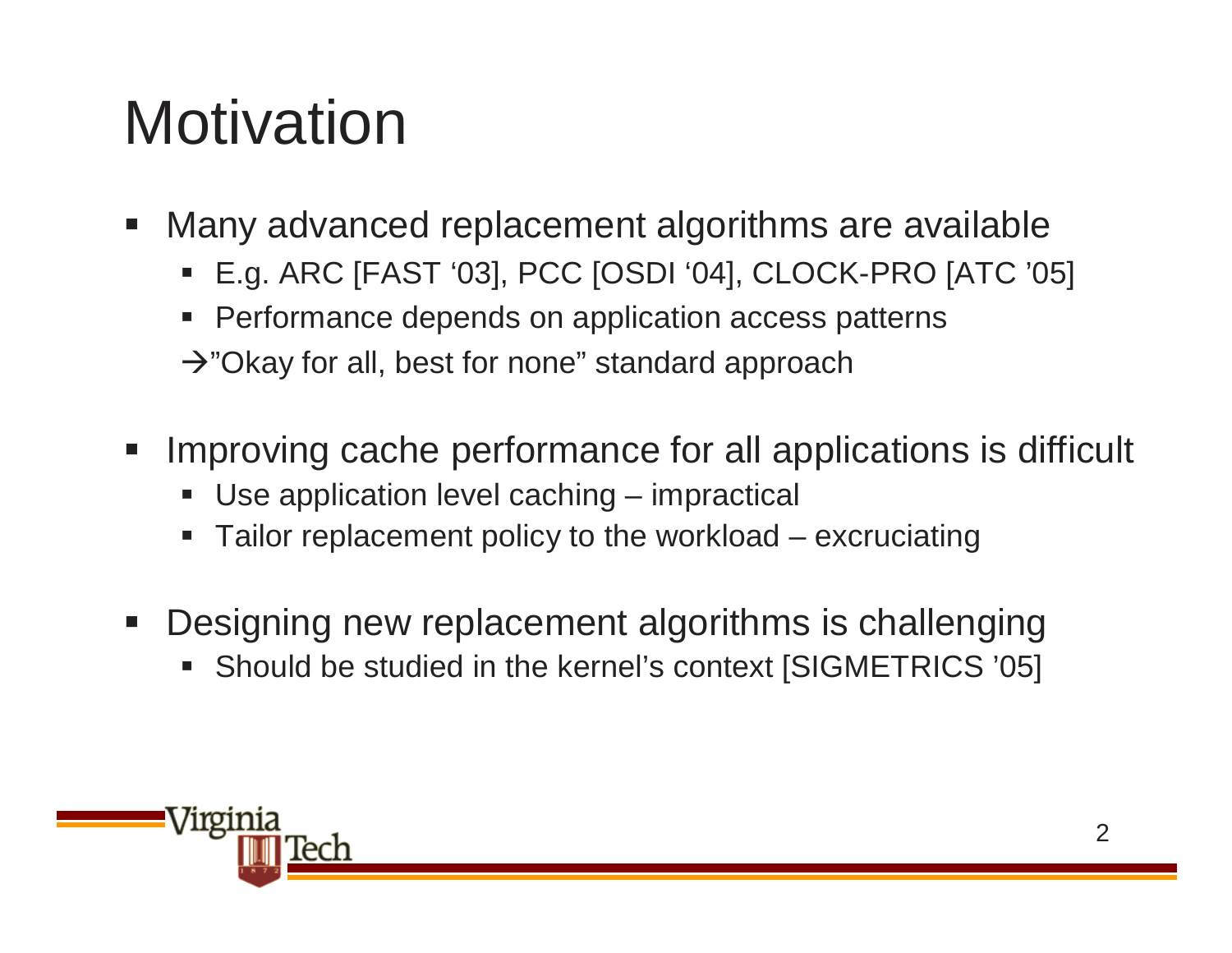#### What can we do?

- **Allow easy incorporation of new replacement policies** 
	- Design a flexible, easy to use interface
- Allow multiple replacement policies to coexist in the kernel
	- **Support dynamic switching between algorithms**

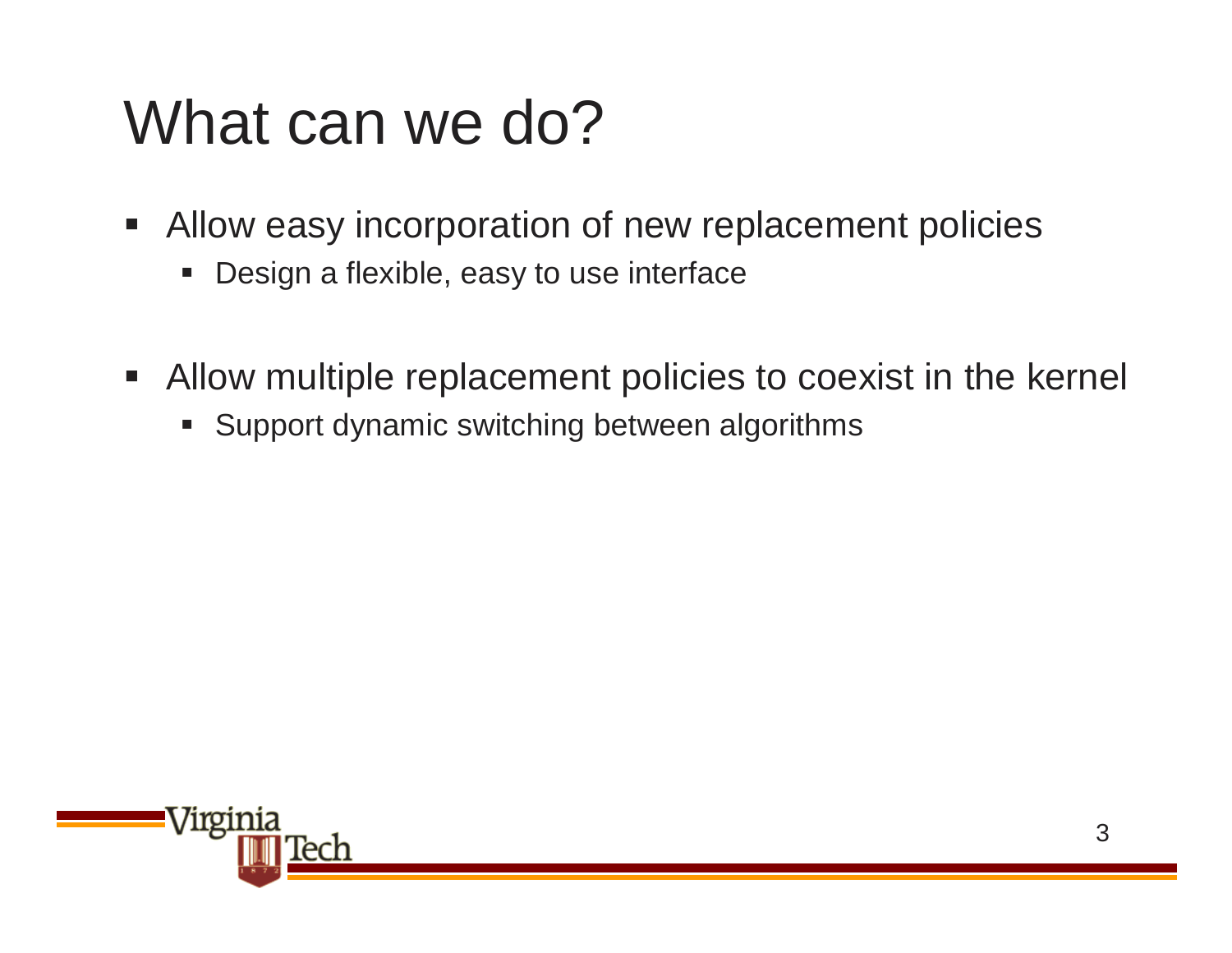## Our contribution: FlexiCache

A flexible interface for customizing file system buffer caching policies

User space

Kernel



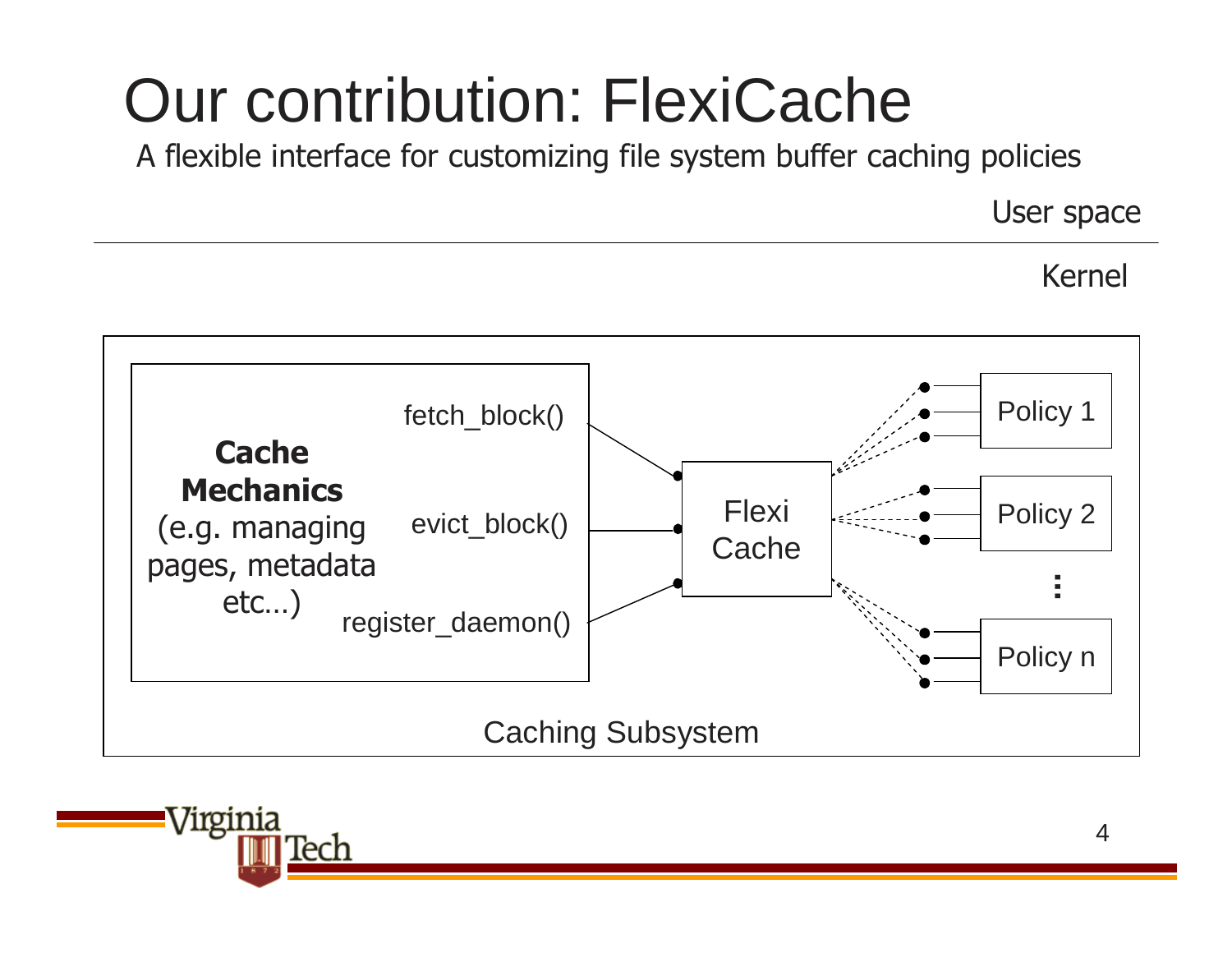# Design challenges

- **Making the interface general**
- Accommodating disparate replacement algorithms
- $\blacksquare$ Exposing right amount of information
- Hiding the cache mechanics completely